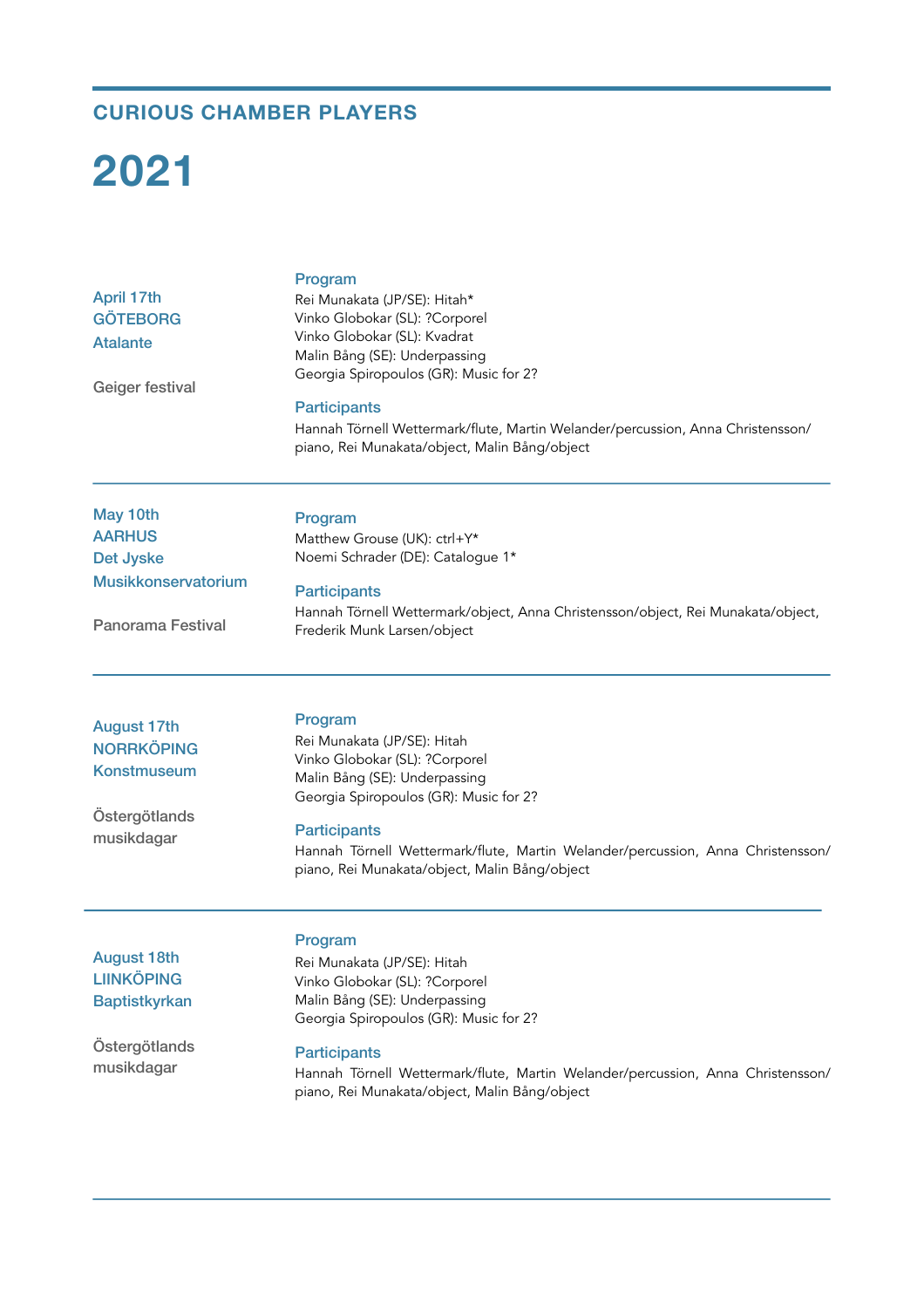| October 3rd<br><b>ÖREBRO</b><br><b>Betlehemskyrkan</b><br>Örebro<br>Kammarmusikförening    | Program<br>Rei Munakata (JP/SE): Pourting Etiquette<br>Arnold Schönberg (AU): Klavierstücke<br>Bohuslav Martinu (CZ): Trio for flute, cello, and piano<br>Mirjam Tally (EE/SE): Birds for company<br>Rei Munakata (JP/SE): Nagi, flashback<br>Philippe Gaubert (FR): Serenade<br><b>Participants</b><br>Hannah Törnell Wettermark/flute, Anna Christensson/piano, My Hellgren/cello |
|--------------------------------------------------------------------------------------------|-------------------------------------------------------------------------------------------------------------------------------------------------------------------------------------------------------------------------------------------------------------------------------------------------------------------------------------------------------------------------------------|
| November 7th<br><b>COPENHAGEN</b><br><b>DKDM</b><br><b>Composition Workshop</b><br>concert | Program<br>Emil Vijgen (DK): Otis my dear<br>Gustav Bjerre (DK): Eghagis<br>Rob Durnin (UK): weapons-grade slurry<br><b>Participants</b><br>Hannah Törnell Wettermark/flute, Dries Tack/clarinet, Magdalena Meitzner/<br>percussion, Anna Christensson/piano, Louise Gorm/violin, My Hellgren/cello, Rei<br>Munakata/conductor                                                      |
| <b>November 8th</b><br><b>COPENHAGEN</b><br><b>DKDM</b><br><b>Pulsar festival</b>          | Program<br>Emil Vijgen (DK): Otis my dear<br>Gustav Bjerre (DK): Eghagis<br>Rob Durnin (UK): weapons-grade slurry<br>Rei Munakata (JP/SE): Okaeri II<br><b>Participants</b><br>Hannah Törnell Wettermark/flute, Dries Tack/clarinet, Magdalena Meitzner/<br>percussion, Anna Christensson/piano, Louise Gorm/violin, My Hellgren/cello, Rei<br>Munakata/conductor                   |
| December 14th<br><b>GÖTEBORG</b><br><b>Cinnober</b><br><b>Curious in Winterland</b>        | Program<br>Malin Bång (SE): Split Rudder<br>Shunsuke Azuma (JP): "<br>Rei Munakata (JP/SE): Nuwa<br>Kaija Saariaho (FI): Mirrors<br>Emil Vijgen (DK): Otis's duet<br>Hanna Hartman (SE): The Cloud Factory<br><b>Participants</b>                                                                                                                                                   |

Hannah Törnell Wettermark/flute, Dries Tack/clarinet, Martin Welander/object, Malin Bång/object, Rei Munakata/object, My Hellgren/cello, Linus Andersson/Sound technician